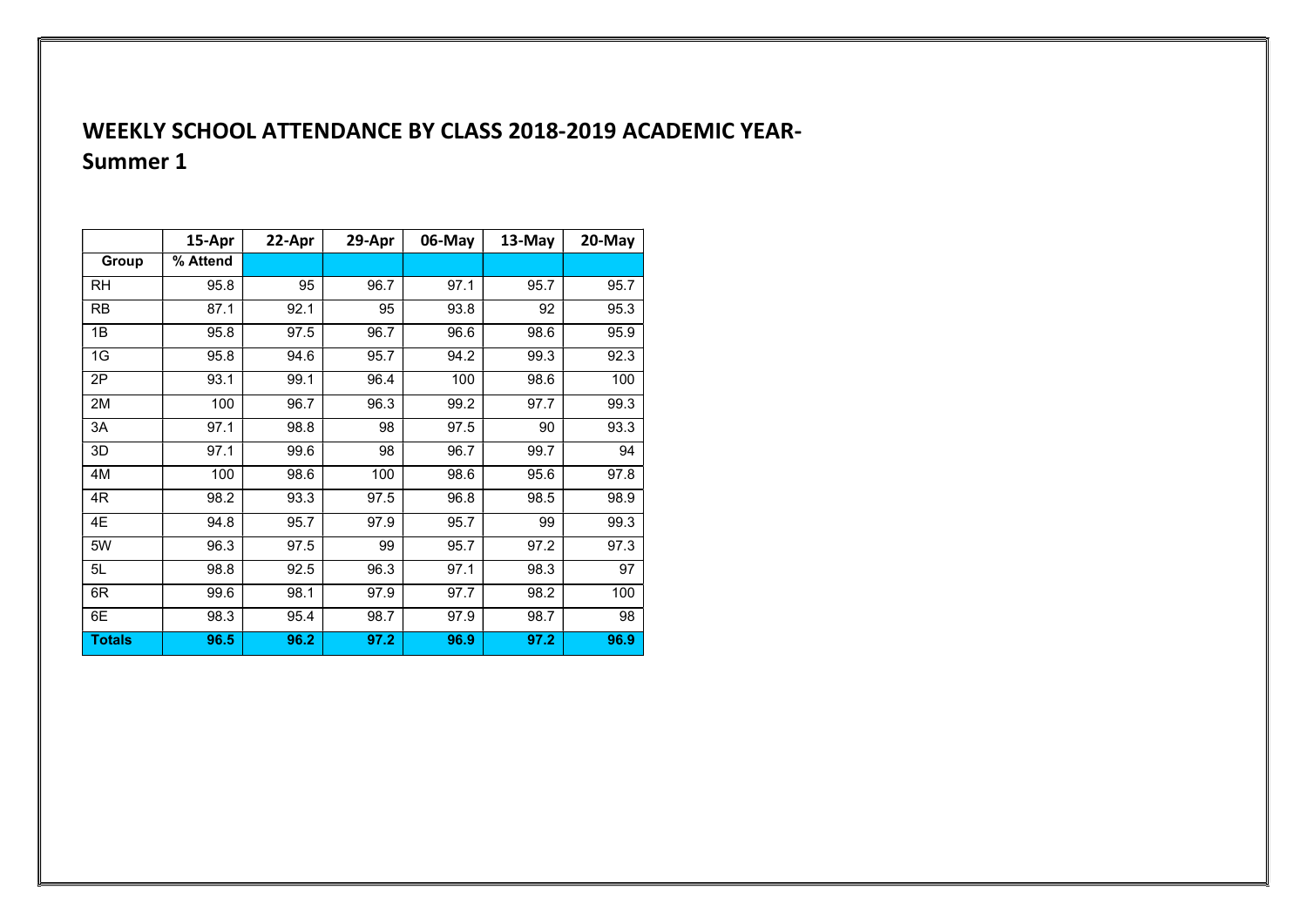### Summer 2

## EID | 03-Jun | 10-Jun | 17-Jun | 24-Jun | 01-Jul | 08-Jul | 15-Jul Group % Attend RH 74 96.7 RB 72 95.3 1B 74.1 96.2 1G | 72.7 | 87.7 2P | 74.7 | 96 2M 77.3 98.7 3A | 72.7 | 98.7 3D 73.3 96 4M 72.2 98.9 4R 73.6 98.9 4E | 77.9 | 94.5 5W 71.3 95.3 5L 75 94.3 6R | 71.8 | 99.4 6E 78.4 100 Totals 74.1 96.4